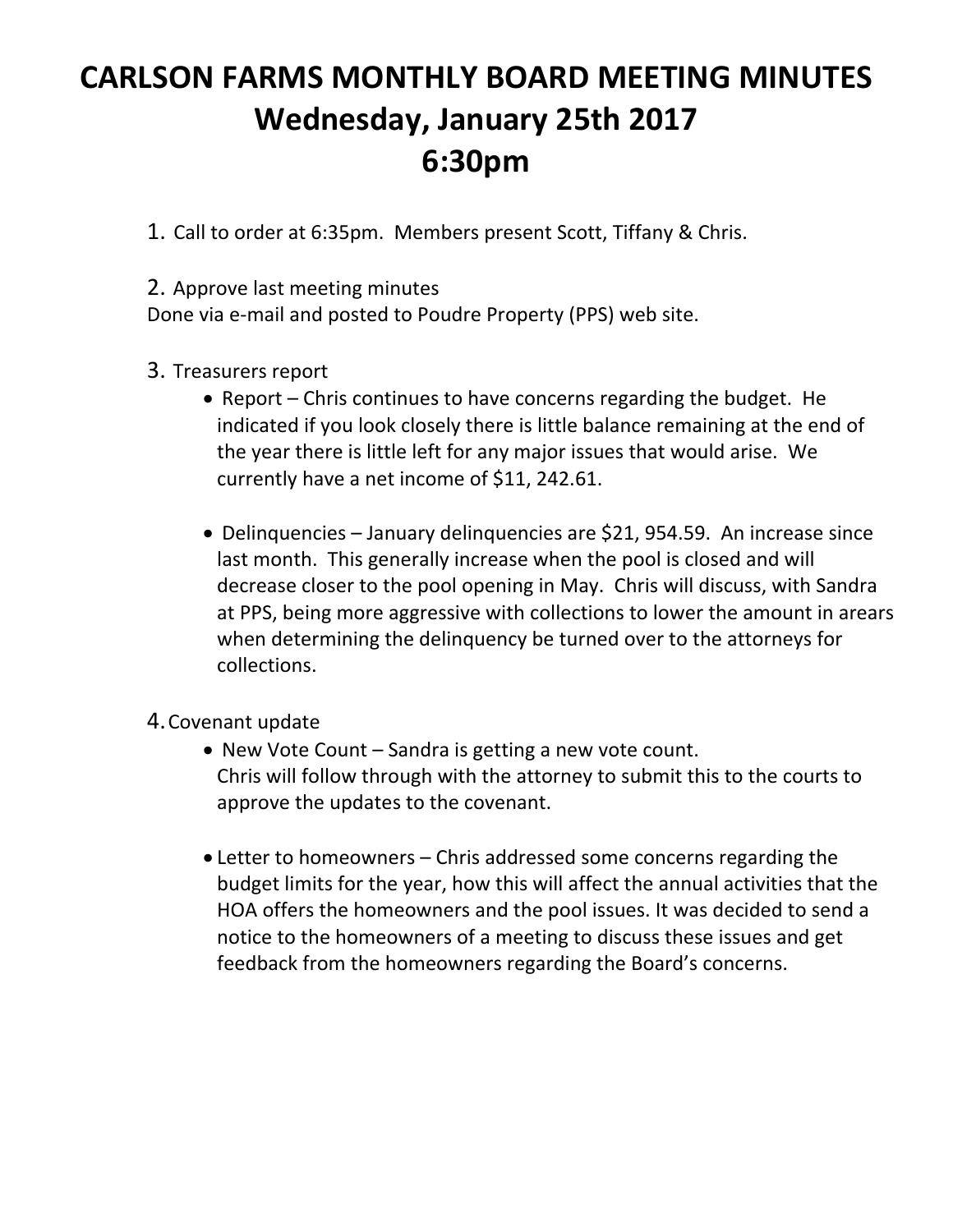- Court action It will cost the HOA approximately \$2,000 to \$3,000 for this court action to be completed. This is because the lack of response to the notices and ballots sent to the homeowners to either approve or reject the updates. The Board members have also sent e-mails, gone door to door, and addressed the updates with neighbors to attempt to get a quorum of ballots returned but were not successful. Chris will contact the attorneys to take this next step.
- Chris noted that it would take 121 objections filed in court to stop the process.
- 5. Pool Issues
	- $\bullet$  Heater failure Chris had stopped at the pool to check on the heaters in the bathrooms and the equipment room and found that the fan on the heater in equipment room was not working. He called the company who put in the heater and they have replaced the fan. This required two trips from the vendor but it was under warranty.
	- Windows Some of the glass in the bathroom windows has been broken by rock throwing. Chris had turned off the cameras to help extend the life of the computer system. He has recently turned these back on due to this issue.
	- Lights Some of the lights were burnt out at the pool, Chris had Larry from Johnstown Electric replace them.
	- Fence Chris has already been notified of kids climbing the pool fence either to try and use the restrooms (they are locked) or maybe to retrieve items. Either way this put kids at risk and is hard on the fence.
- 6. Challenges for 2017
	- Pool The usage of the pool this summer is also a significant issue for the homeowners to consider. Because of the addition of the apartments in Highway 60 and the new housing in Corbett Glen there is a significant increase in people in the area. Chris has had to address the usage of the basketball court by people using this that are not living in Carlson Farms. This will certainly spill over into the usage of the pool by nonhomeowners once the pool opens in May. The Board agreed that the part time pool attendants would not be able to monitor this and that a full time adult pool attendant would be in the best interest to monitor who can use the pool.